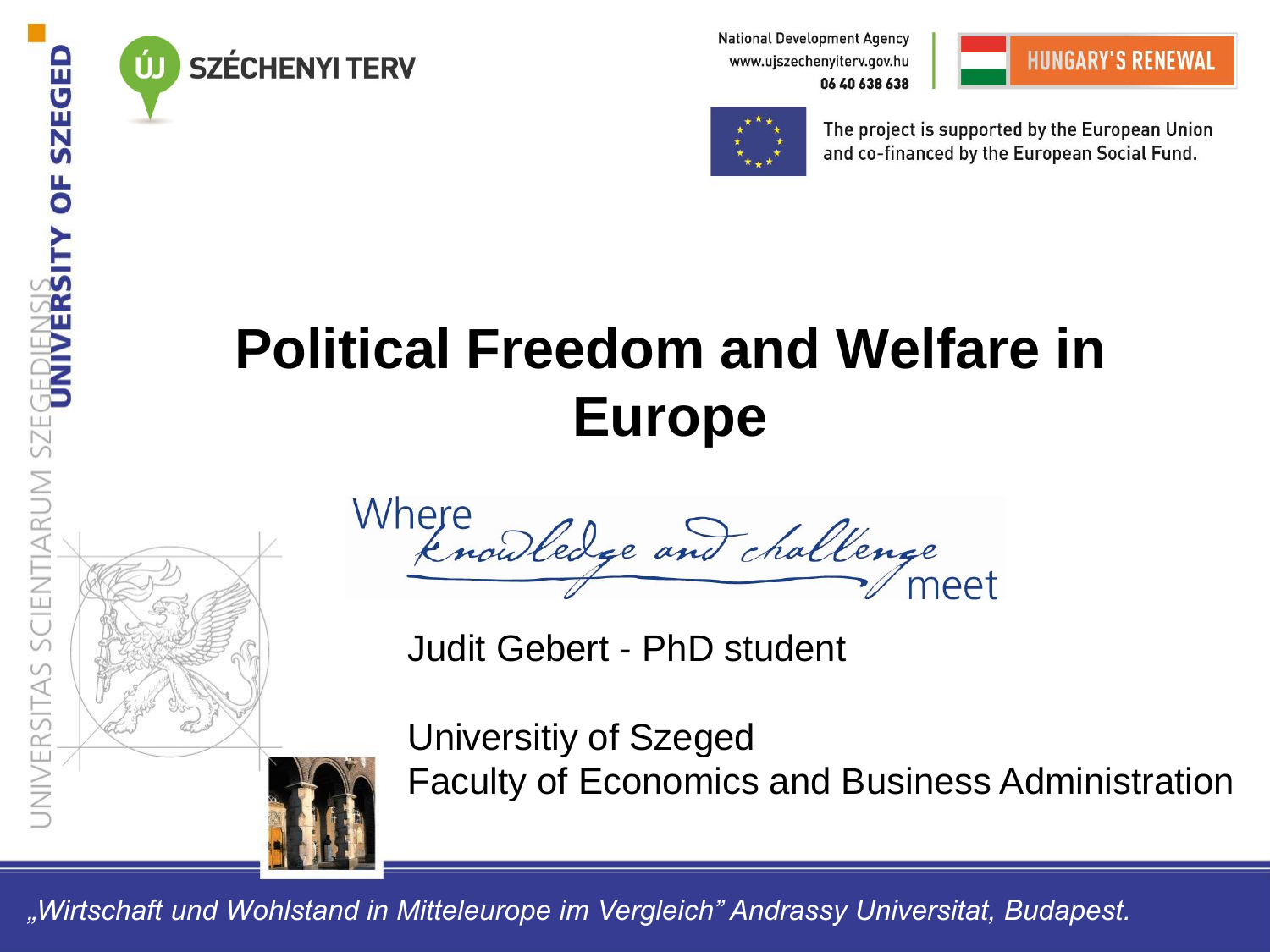#### *Content*

- *0. Introduction*
- *1. Theoretical model*
- *2. Operationalization*
- *3. Democracy Barometer*
- *4. Results*

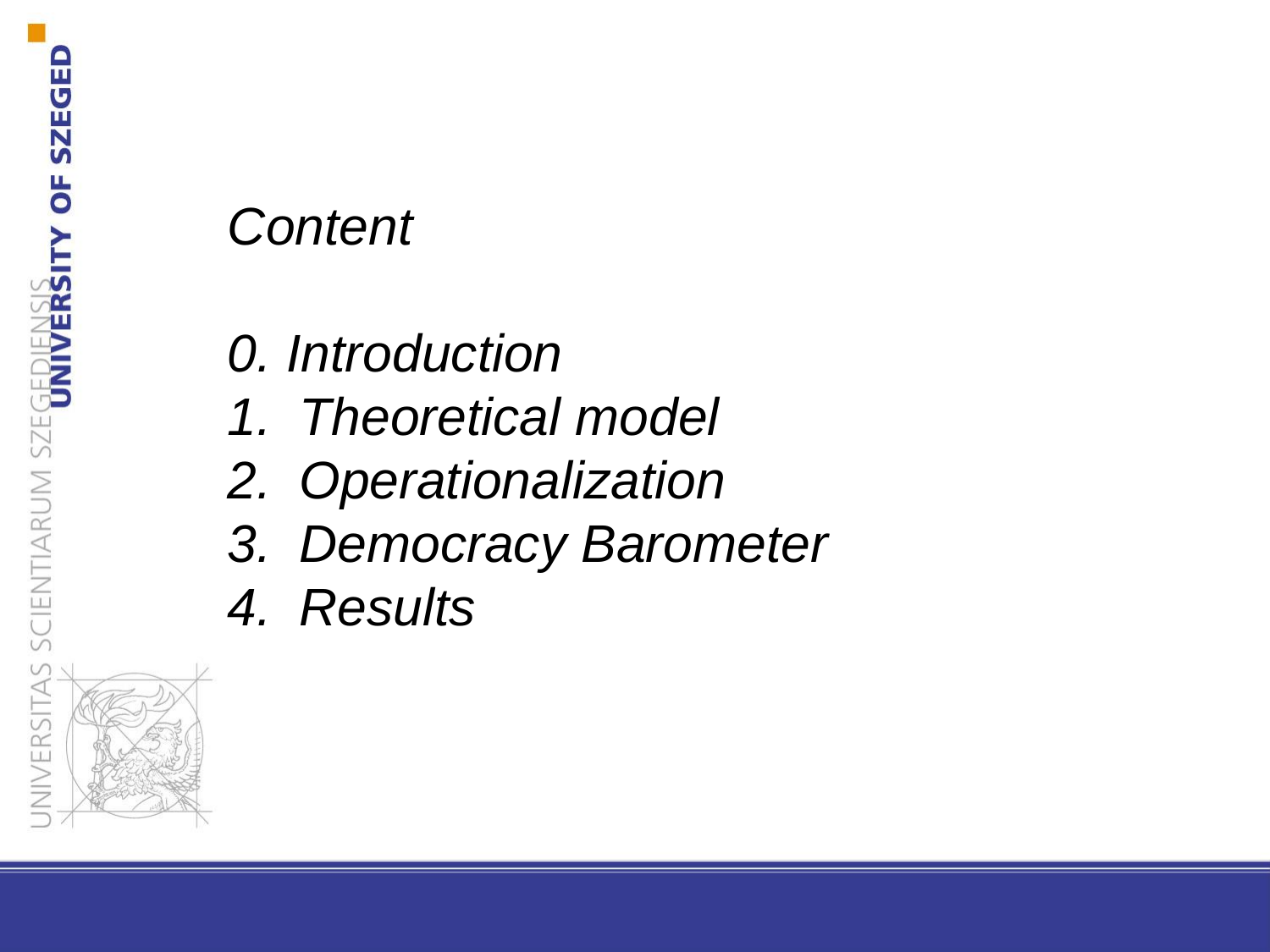# 1. Theoretical model

Based mainly on capability approach

The role of political freedom in welfare: *Instrumental:* enhancing welfare through free agency

*Valued in self:* political freedom has self-value

(claims against political freedom)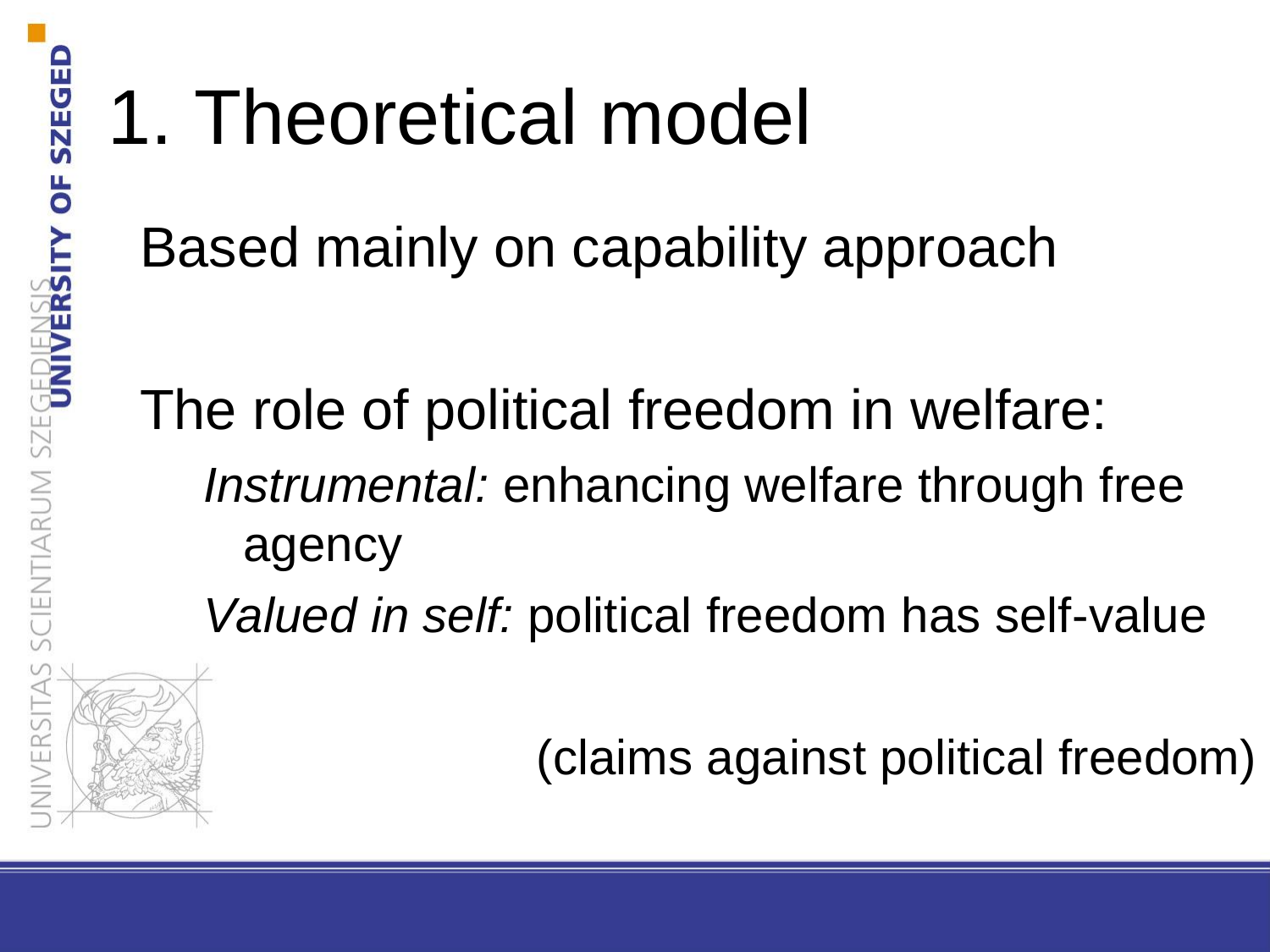# 2. Operationalization

Instrumental role: real income indicators (World Bank) other welfare indicators (for instance: unemployment) are excluded because of possible bias

Valued in self: Subjective Well-Being (World Values Survey)

Political Freedom: freedom indicators, (Democracy Barometer)

 $\rightarrow$  Analysis: European countries, cross-sectional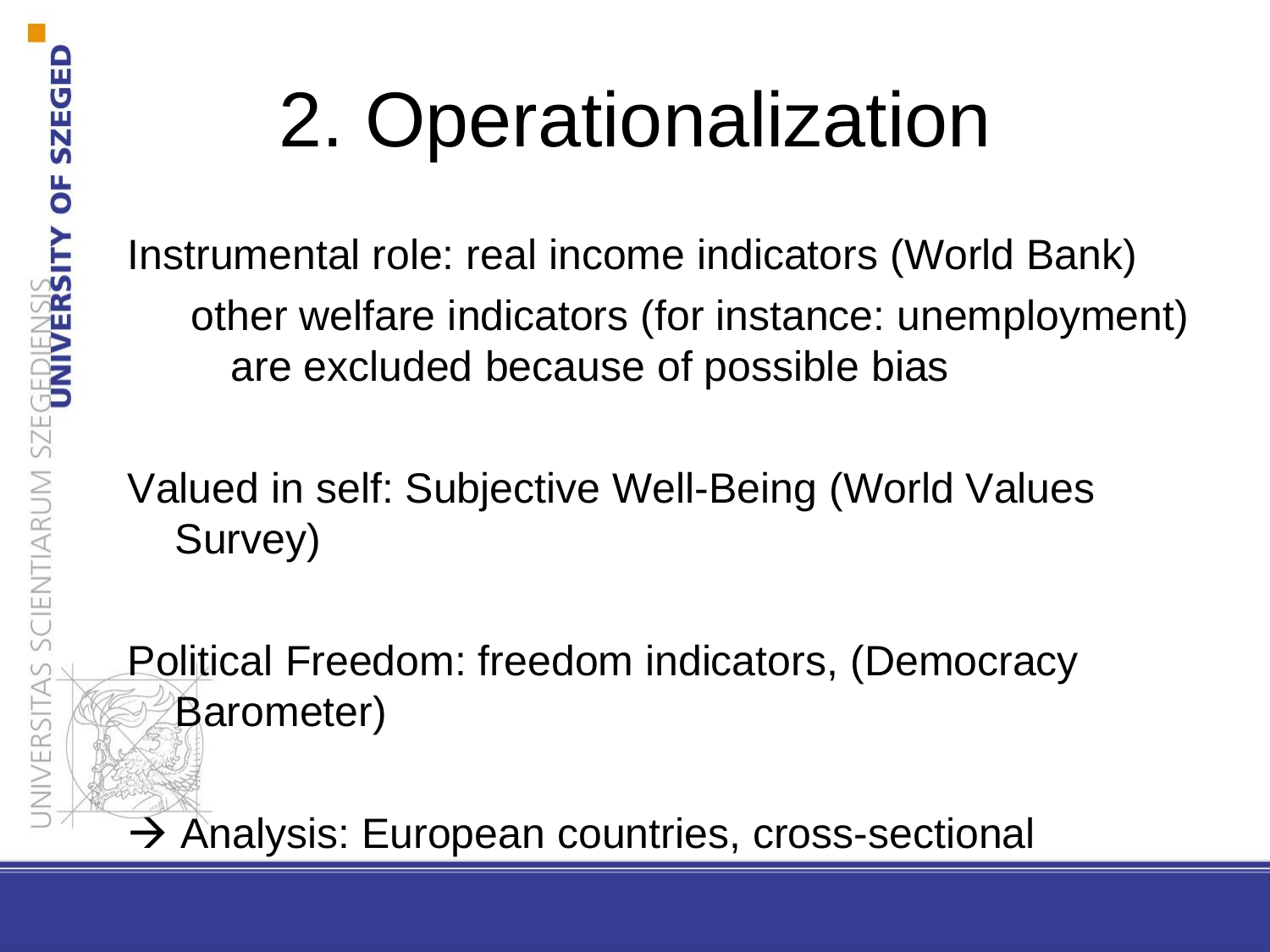### 3. Democracy Barometer

#### From a theoretical concept of democracy

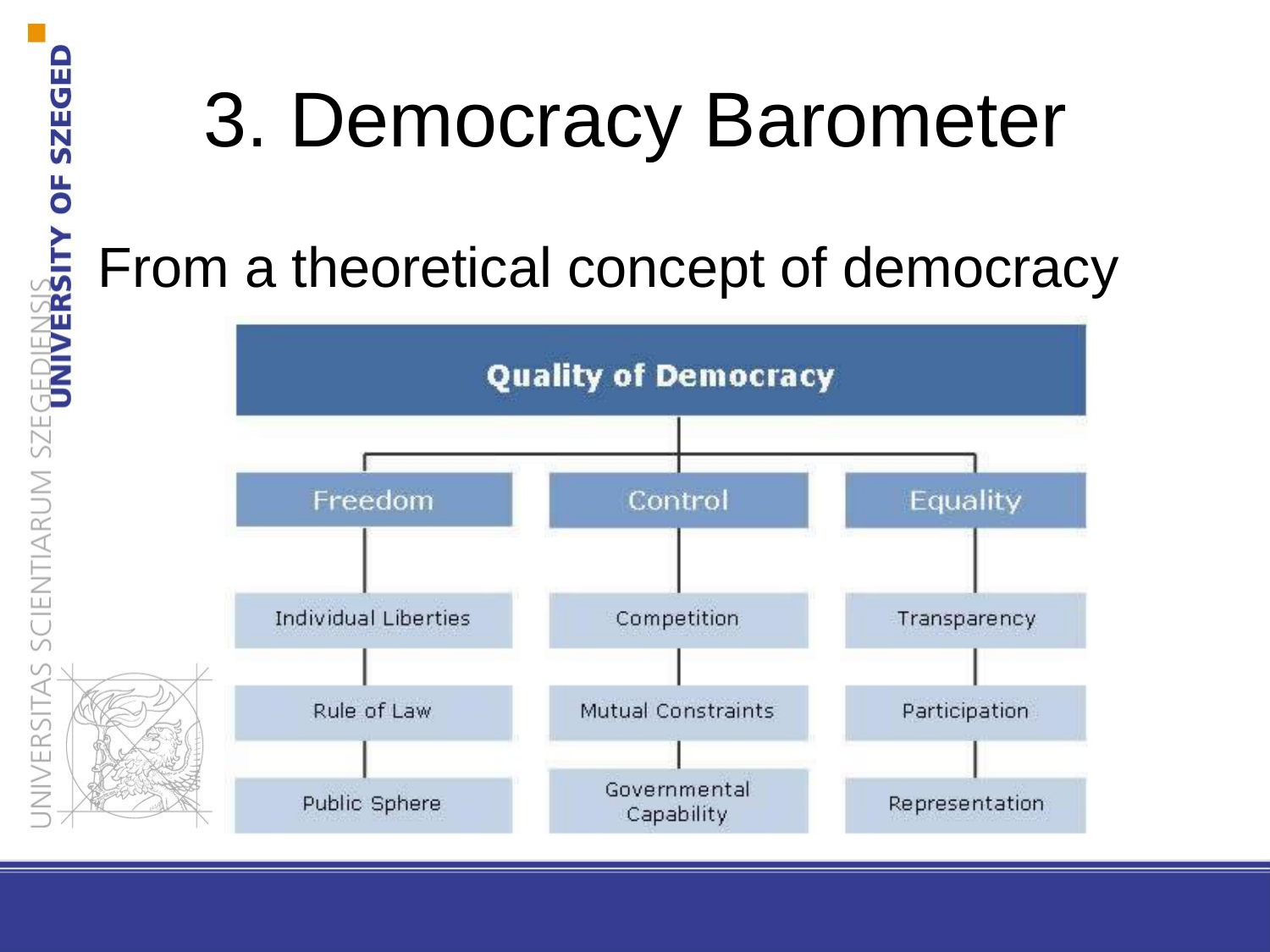# 3. Democracy Barometer

- o Standardized variables: 0- 100
- o Levels are aggregeted with means and the Arctan-formula
- o For stable and developed democracies
- o Hard data not just expert judgement
- o Rules in law vs. Rules in use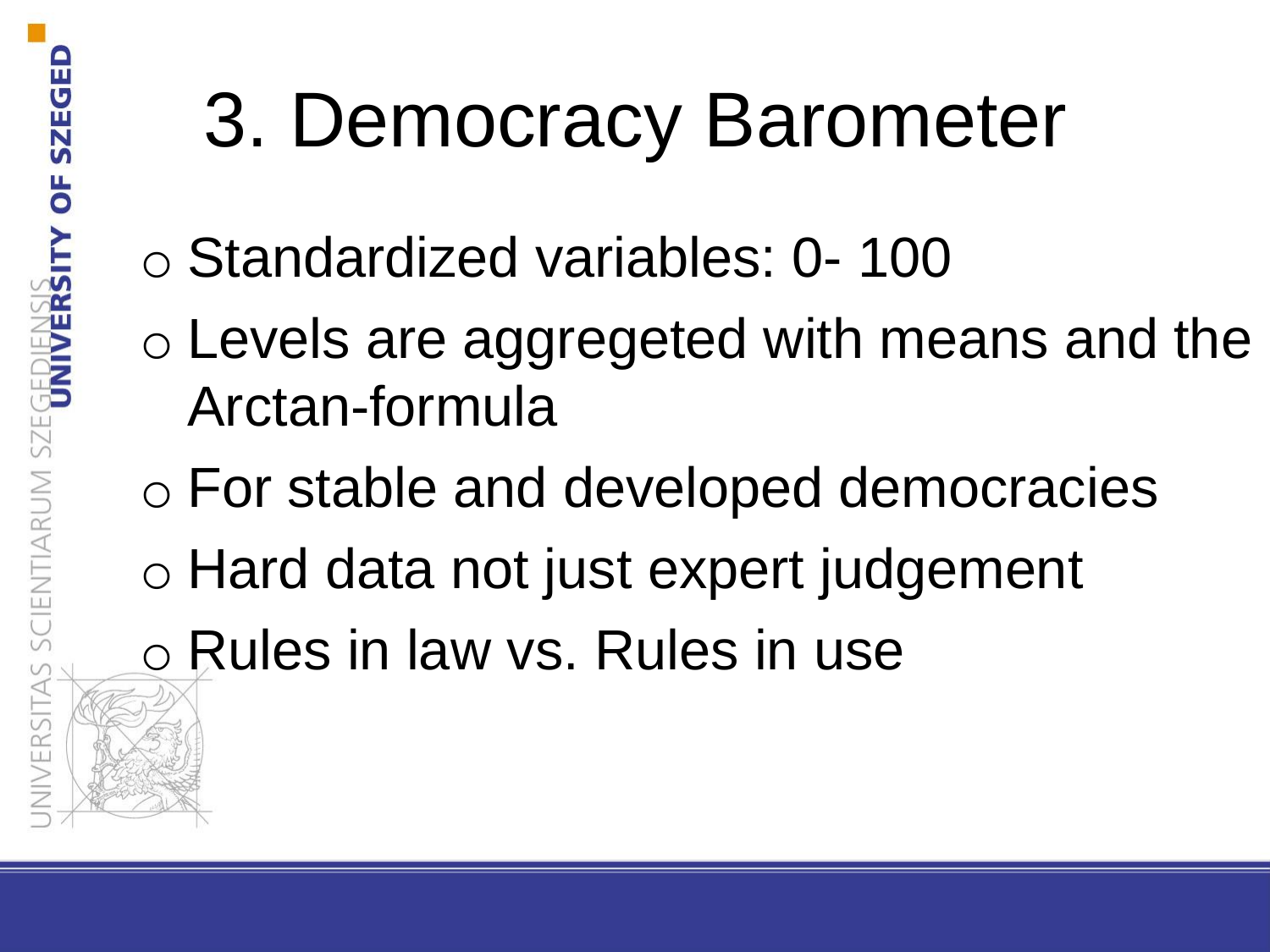## 4. Results - Instrumental

|     | Quality of<br><b>Democracy</b> |
|-----|--------------------------------|
| GDP | $.551**$                       |

|     | <b>Freedom</b> | <b>Control</b> | <b>Equality</b> |
|-----|----------------|----------------|-----------------|
| GDP |                | つつつ            | $FAR**$         |

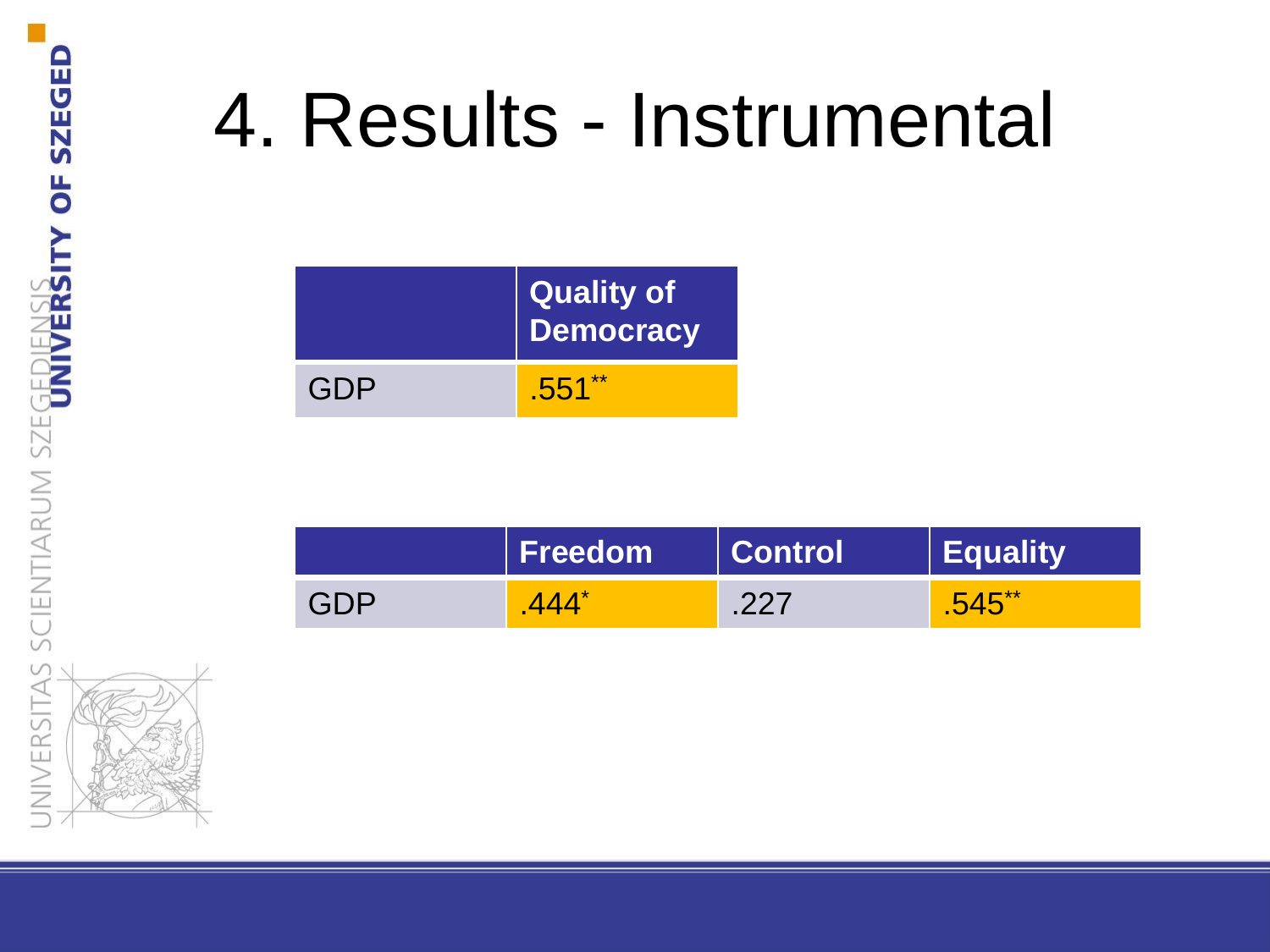GDP



NIVERSITAS SCIENTIARUM SZEGEDIENSI<mark>s ity of szeged</mark>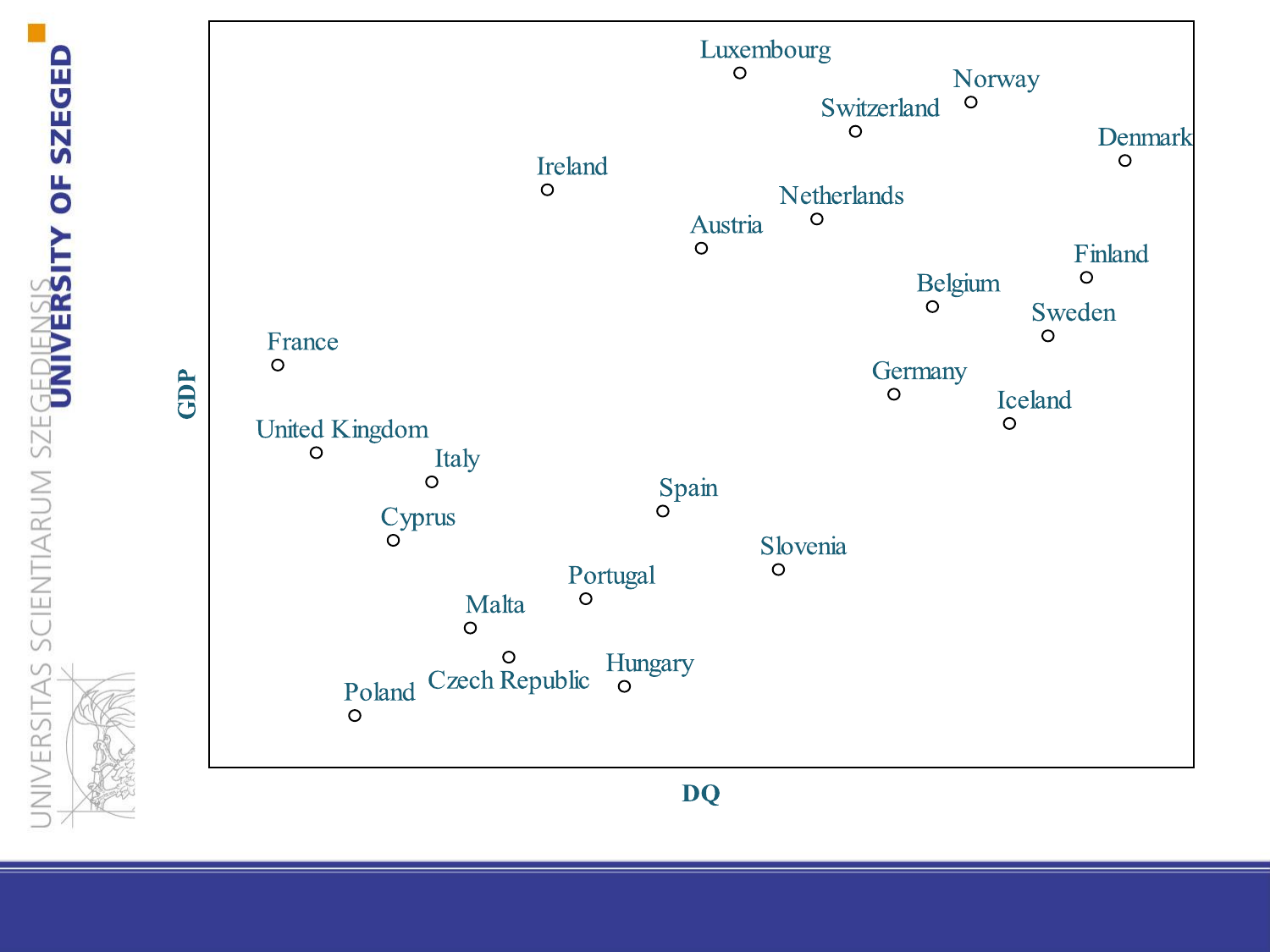## 4. Results - Instrumental

| Low QD, High GDP                                                          | High QD, High GDP                                                                                                   |
|---------------------------------------------------------------------------|---------------------------------------------------------------------------------------------------------------------|
| France, Ireland                                                           | Austria, Luxemburg,<br>Netherlands, Switzerland,<br>Norway, Belgium,<br>Germany, Sweden,<br><b>Finland, Denmark</b> |
| Low QD, Low GDP                                                           | <b>High QD, Low GDP</b>                                                                                             |
| Czech Republic, Cyprus,<br>Poland, Italy, Spain, UK,<br>Portugal, Hungary | Slovenia, Iceland                                                                                                   |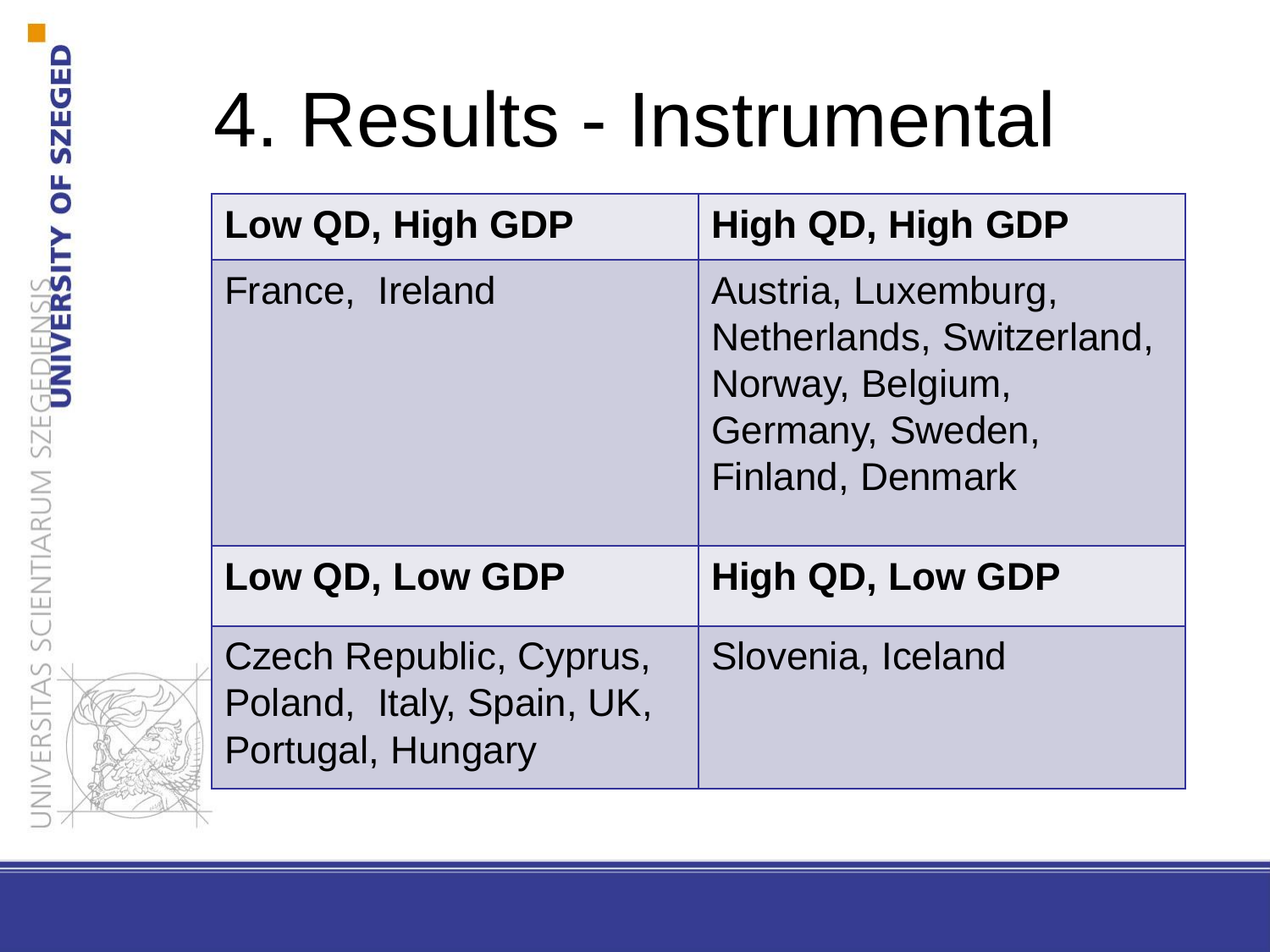NIVERSITAS SCIENTIARUM SZEGEDIENSIS<br>Iniversitas scientiarum szegediensin of Szeged High GDP – Low QD High QD – Low GDP Low GDP – Low QD